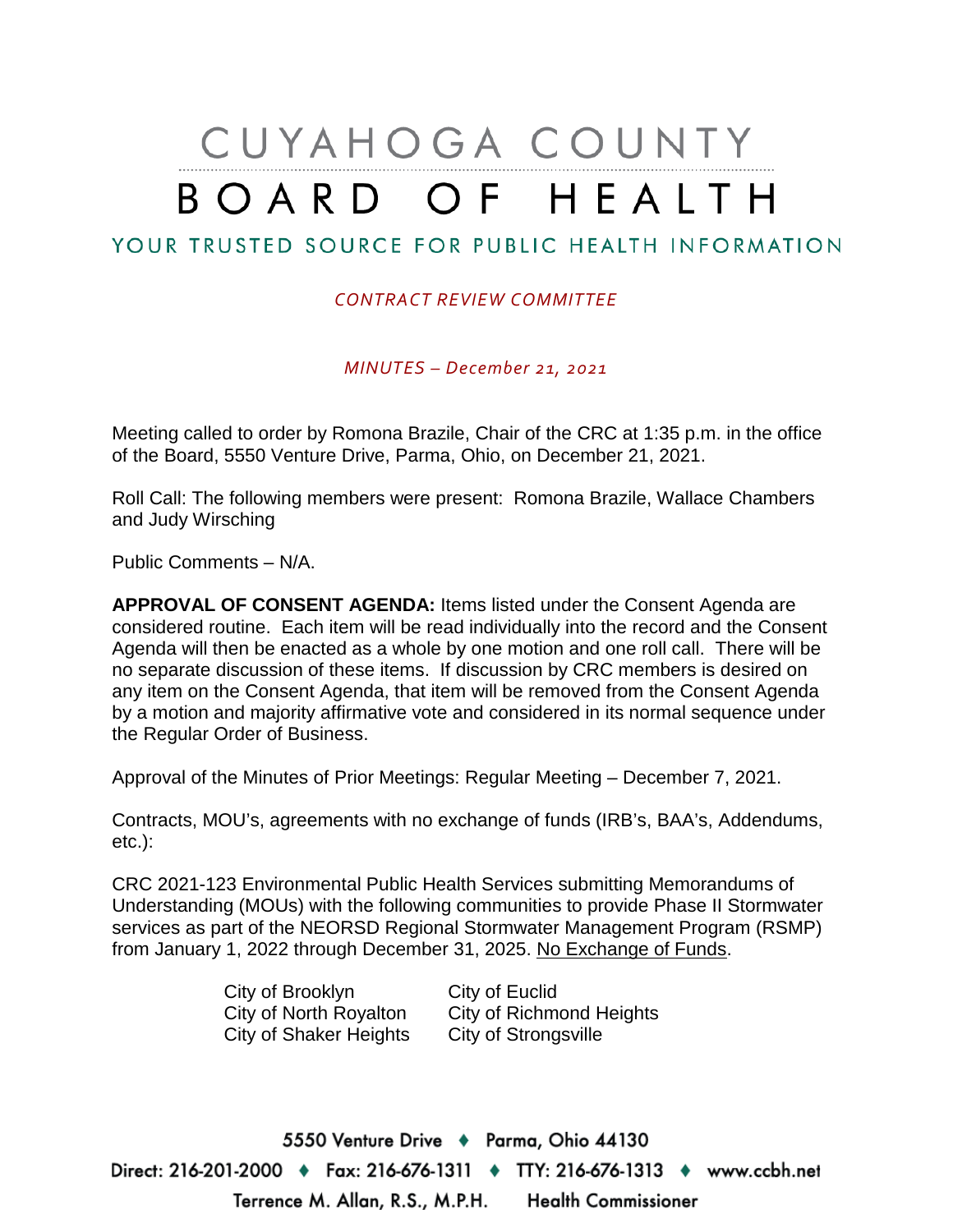CRC 2021-124 Administration Services submitting an Addendum to the contract (Resolution 2020-02D) with Cuyahoga County for COVID-19 testing, Flu testing and vaccination services within Cuyahoga County to extend the end of the contract term from December 31, 2021 through March 31, 2022. Amount to be received from Cuyahoga County to remain the same.

CRC 2021-125 Administration Services submitting an addendum to the contract (Resolution 2020-02D & 2021-75) with The MetroHealth System to provide COVID-19 testing, Flu testing and vaccination services within Cuyahoga County to extend the end of the contract term from December 31, 2021 through March 31, 2022. The amount to be paid to The MetroHealth System is to remain the same.

CRC 2021-126 Environmental Public Health Services submitting a business associates agreement (BAA) with Bright Beginnings effective December 21, 2021. No exchange of funds.

It was moved by Judy Wirsching, seconded by Wallace Chambers, that the consent agenda, including the minutes of the December 7, 2021 CRC meeting be approved.

The Secretary called the roll:

Ayes: Romona Brazile, Wallace Chambers and Judy Wirsching

#### **CONTRACTS AND AWARDS:**

Tabled Items

CRC 2021-64 Administrative Services submitting a contract and contract addendums with Paramount Insurance Company to accept CCBH as a network/participating provider to deliver all covered services under their commercial, Medicare and Medicaid plans beginning on or about July 6, 2021. Amount to be received shall be consistent with approved Paramount Insurance Company reimbursement rates.

Purpose: To establish CCBH as an in-network provider with Paramount Insurance Company.

No Action Today.

New Items For Review

Bid/Quote Openings ≥ \$25,000.00

None

Bid/Quote Openings < \$25,000.00

Lead Program Bids presented by Stephanie McConoughey5550 Venture Drive + Parma, Ohio 44130

Direct: 216-201-2000 • Fax: 216-676-1311 • TTY: 216-676-1313 • www.ccbh.net

Terrence M. Allan, R.S., M.P.H. **Health Commissioner**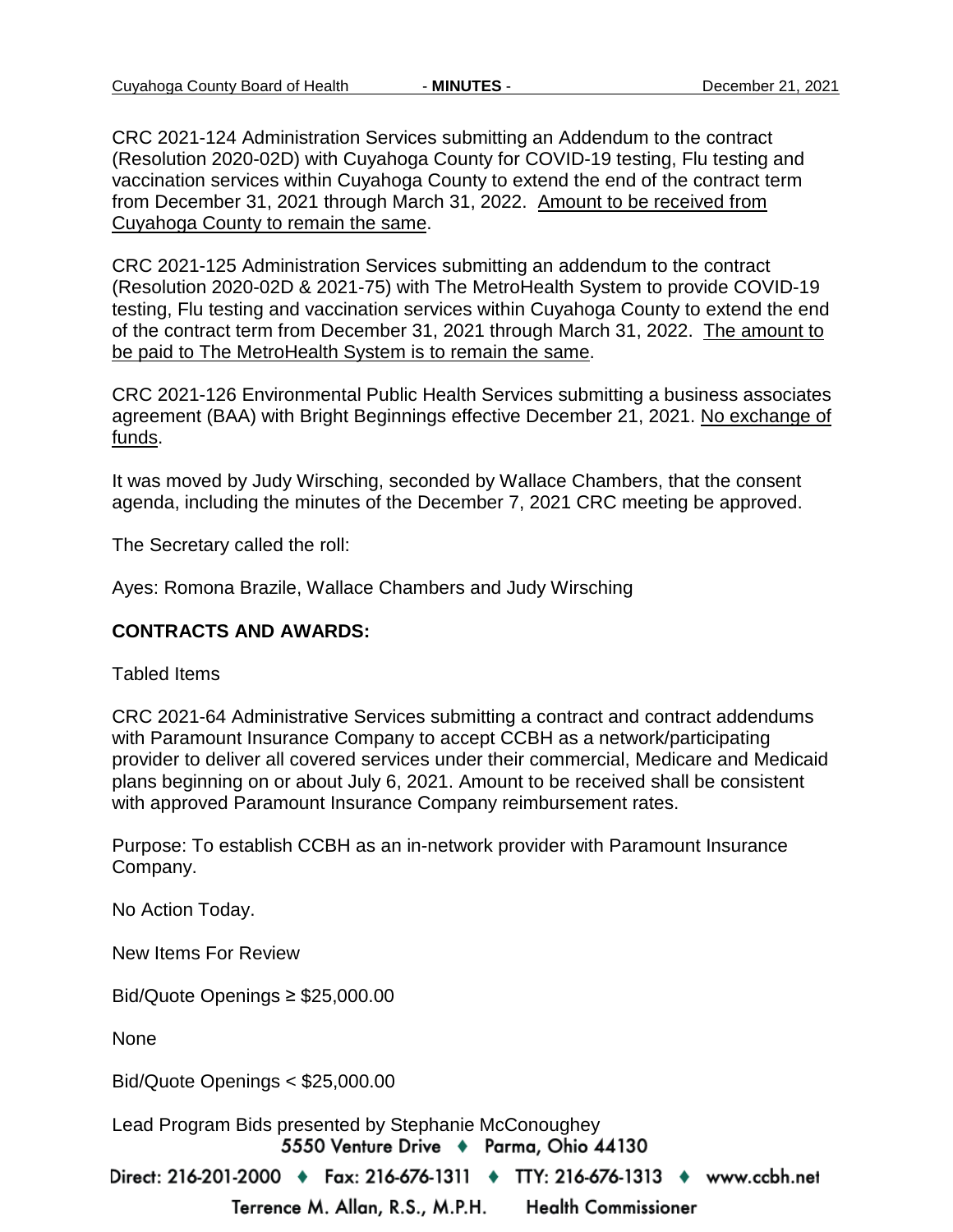It was moved by Wallace Chambers, seconded by Judy Wirsching that the following quote (CRC 2021-127) for 5506 Beechwood Ave., Maple Heights, Ohio 44137 be accepted as the lowest and best, and a contract be awarded to TNT Construction in the amount of \$8,880.00 (ref. enclosed).

The Secretary called the roll:

Ayes: Romona Brazile, Wallace Chambers and Judy Wirsching

It was moved by Judy Wirsching, seconded by Romona Brazile that the following quote (CRC 2021-128) for 13826 Maplerow Ave., Garfield Heights, Ohio 44125 be accepted as the lowest and best, and a contract be awarded to Green Home Solutions in the amount of \$20,900.00 (ref. enclosed).

The Secretary called the roll:

Ayes: Romona Brazile, Wallace Chambers and Judy Wirsching

Household Sewage Program Bids presented by Domenica McClintock

It was moved by Wallace Chambers, seconded by Judy Wirsching that the following quote (CRC 2021-129) for 8861 Broadview Rd., Broadview Heights, Ohio 44147 be accepted as the lowest and best, and a contract be awarded to KMU Trucking & Excavation, LLC in the amount of \$15,995.00 (ref. enclosed).

The Secretary called the roll:

Ayes: Romona Brazile, Wallace Chambers and Judy Wirsching

It was moved by Judy Wirsching, seconded by Wallace Chambers that the following quote (CRC 2021-130) for 18990 Fowles Rd., Middleburg Heights, Ohio 44130 be accepted as the lowest and best, and a contract be awarded to A&P Septic, LLC in the amount of \$14,619.51 (ref. enclosed).

The Secretary called the roll:

Ayes: Romona Brazile, Wallace Chambers and Judy Wirsching

Expenditures: Contracts up to \$25,000.00

It was moved by Wallace Chambers, seconded by Judy Wirsching that the contract (CRC 2021-131) with the Association of Ohio Health Commissioners (AOHC) to secure an emergency preparedness consultant from July 1, 2021 through June 30, 2022. Amount to be paid to AOHC is not to exceed \$5,278.00.be approved.

Presented by: Rebecca Burke

5550 Venture Drive + Parma, Ohio 44130 Direct: 216-201-2000 ♦ Fax: 216-676-1311 ♦ TTY: 216-676-1313 ♦ www.ccbh.net Terrence M. Allan, R.S., M.P.H. **Health Commissioner**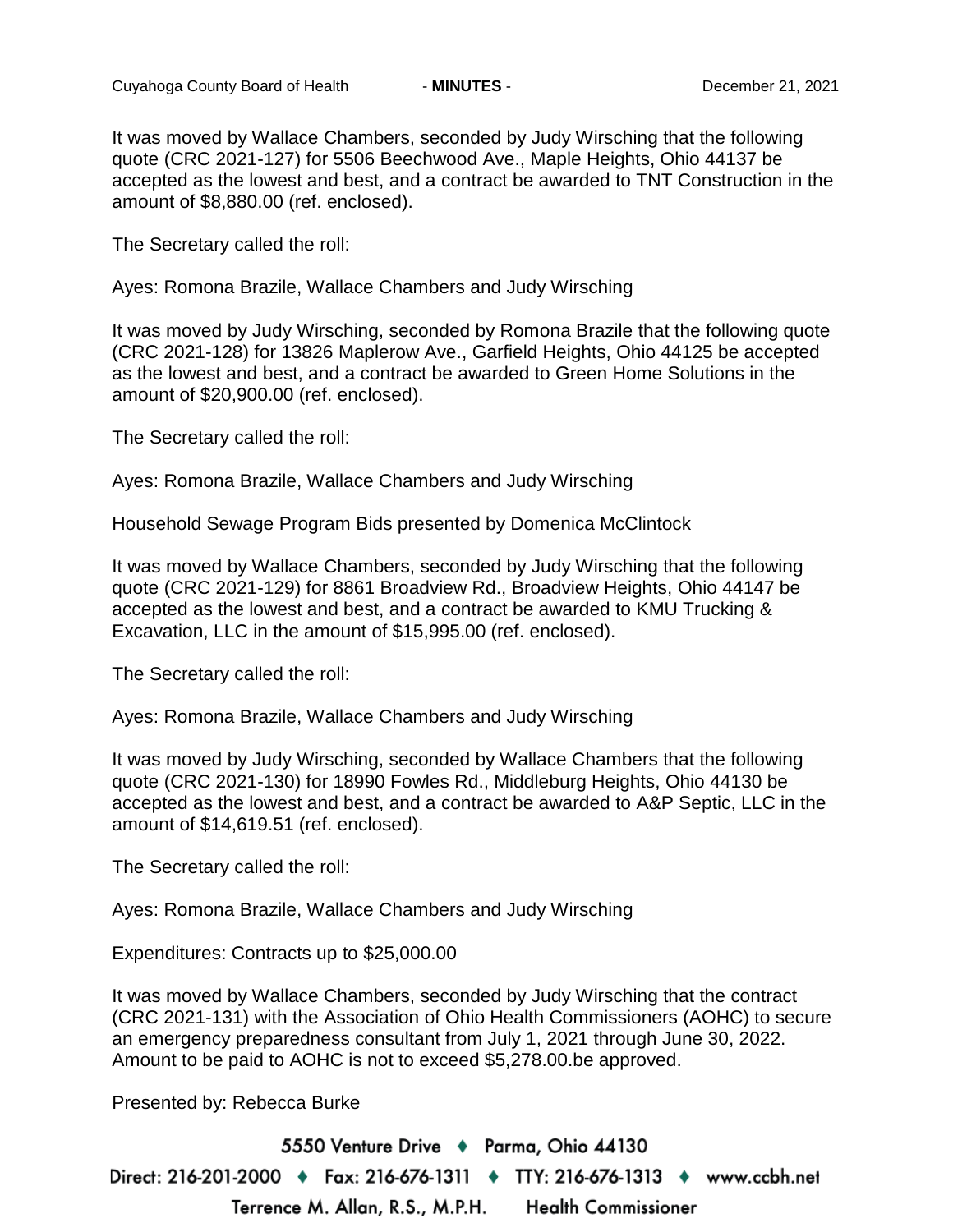Purpose: To allow AOHC to secure an emergency preparedness consultant on behalf of CCBH to serve as a liaison for emergency preparedness planning functions as outlined by the BTeam.

Funding Source: FY2022 Public Health Emergency Preparedness (PHEP) grant.

The Secretary called the roll:

Ayes: Romona Brazile, Wallace Chambers and Judy Wirsching

It was moved by Judy Wirsching, seconded by Wallace Chambers that the addendum (CRC 2021-132) to the contract (CRC 2021-48) with Richardson Compensation Consulting, LLC to extend the end of the contract term from December 31, 2021 through December 31, 2022 and increase the amount to be paid to Richardson Compensation Consulting, LLC from not to exceed \$24,500.00 to \$49,070.00 be approved.

Presented by: Rebecca Burke

Purpose: To provide compensation services including, but not limited to, job evaluations and market pricing.

Funding Source: 100% funded through CCBH General Revenue.

The Secretary called the roll:

Ayes: Romona Brazile, Wallace Chambers and Judy Wirsching

Revenue Generating Agreements up to \$25,000.00

It was moved by Wallace Chambers, seconded by Judy Wirsching that the Phase II Stormwater Service Agreement (CRC 2021-133) with the following communities to provide Phase II Stormwater services from January 1, 2022 through December 31, 2023 be approved:

|                            | Amount to be received       |
|----------------------------|-----------------------------|
| City of Middleburg Heights | not to exceed<br>\$1,000.00 |
| City of Rocky River        | \$5,370.00                  |

Presented by: Domenica McClintock

Purpose: Implementation of the Minimum Control measures (MCM) #3: Illicit Discharge Detection and Elimination (IDDE) and MCM #6: Pollution Prevention/Good Housekeeping for Municipal Operations programming.

The Secretary called the roll:

5550 Venture Drive + Parma, Ohio 44130 Direct: 216-201-2000 ♦ Fax: 216-676-1311 ♦ TTY: 216-676-1313 ♦ www.ccbh.net Terrence M. Allan, R.S., M.P.H. **Health Commissioner**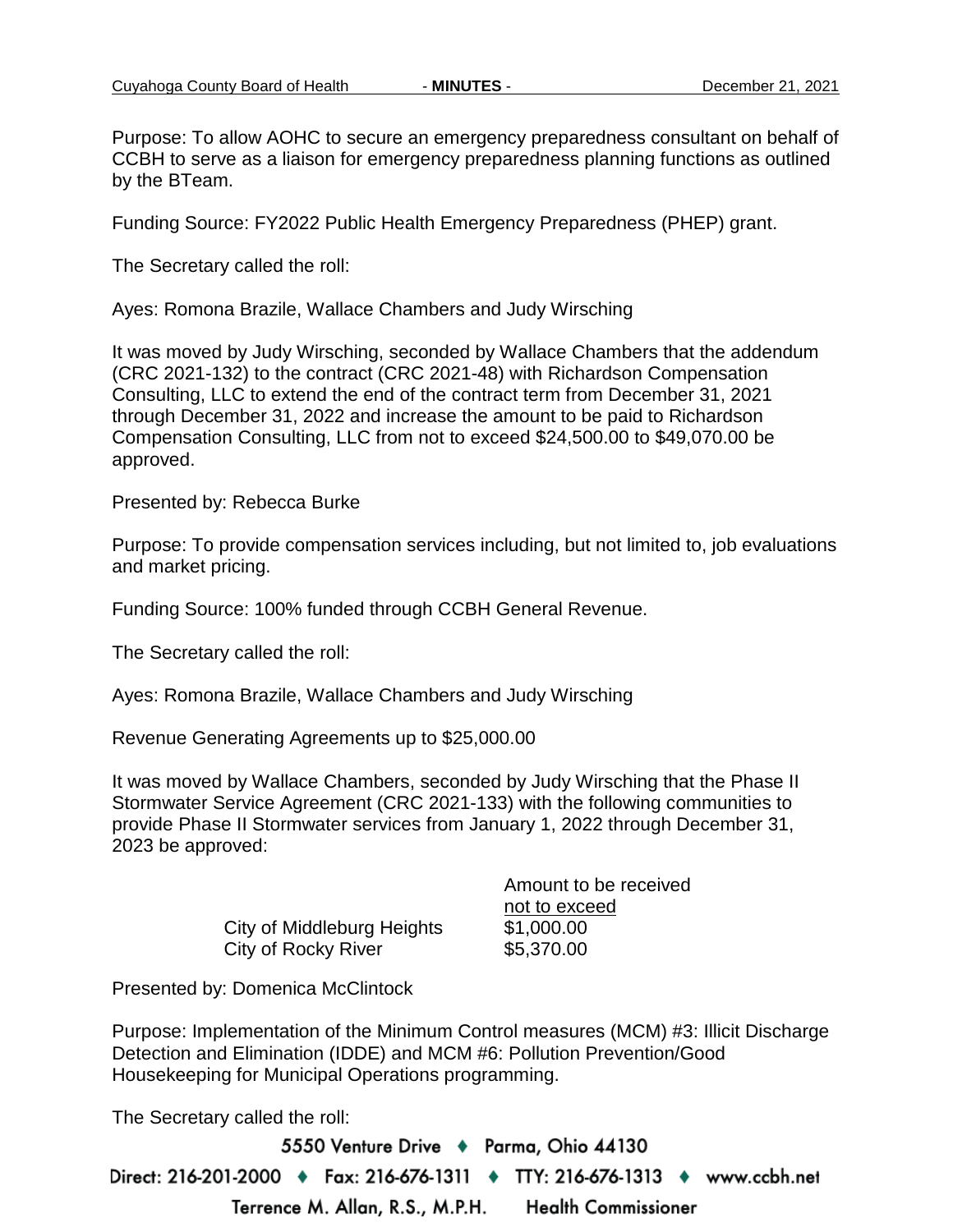Ayes: Romona Brazile, Wallace Chambers and Judy Wirsching

**Contract Rescissions** 

Other Business.

Public Comment - N/A.

Thereupon, it was moved by Judy Wirsching, seconded by Wallace Chambers, that the following Motion be adopted:

BE IT RESOLVED that the meeting be adjourned at 1:46 p.m.

The Secretary called the roll:

Ayes: Romona Brazile, Wallace Chambers and Judy Wirsching

**Committee Chair** 

Clerk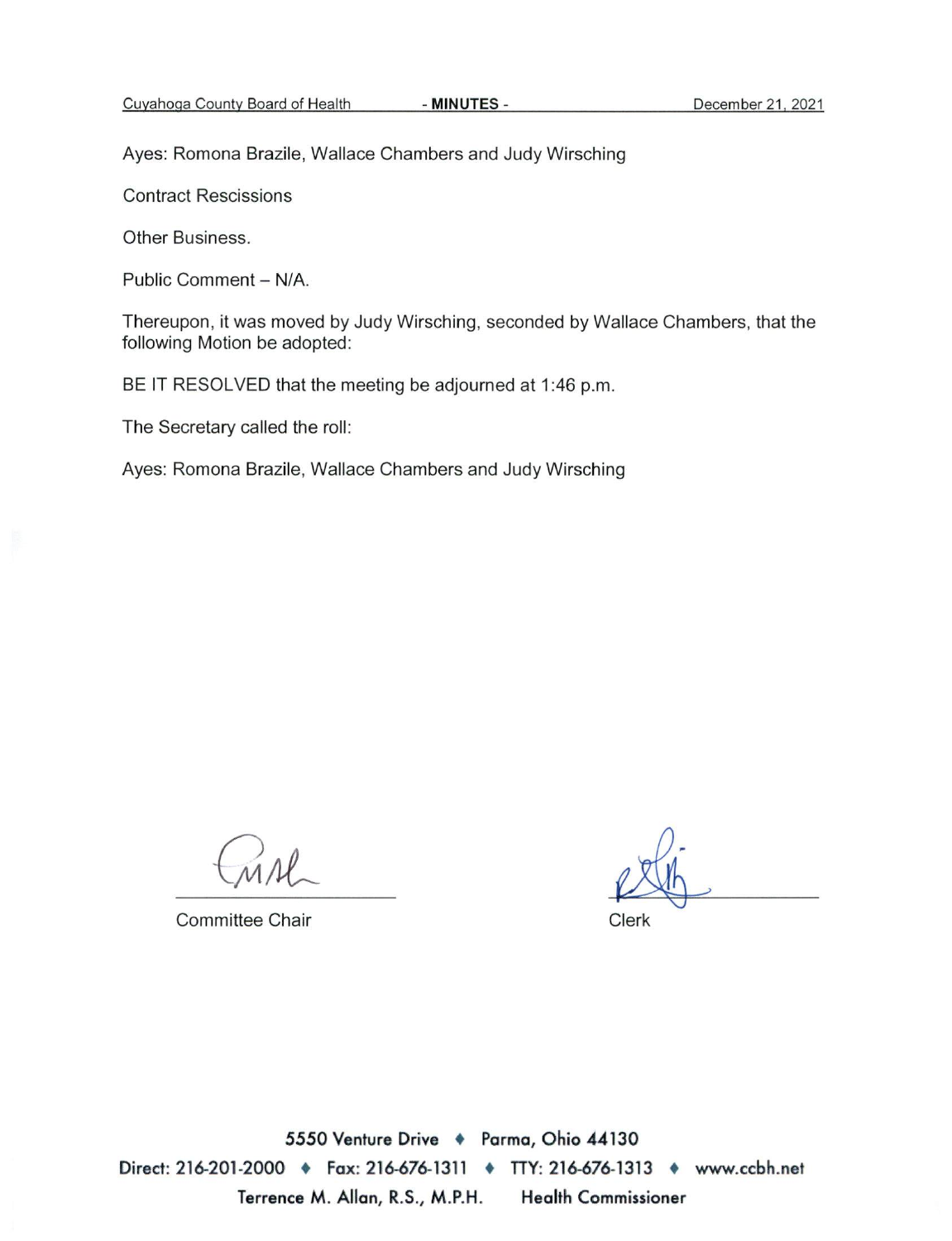## **QUOTE RESULTS**

#### **Project Address**

| Name:          | Raina Harris                           |
|----------------|----------------------------------------|
| Address:       | 5506 Beechwood                         |
|                | City, State, Zip: Maple Hts., OH 44137 |
| <b>CRC No:</b> | CRC 2021-127                           |

**The following quotes were received and opened:**

| <b>NAME OF CONTRACTOR</b>   | <b>QUOTE</b> | <b>LEAD</b> | HН      | <b>MATCH</b> |
|-----------------------------|--------------|-------------|---------|--------------|
| <b>Green Home Solutions</b> | \$9,050      | \$6,100     | \$2,950 | \$0          |
| <b>TNT Construction</b>     | \$8,880      | \$5,800     | \$3,080 | \$0          |
|                             |              |             |         |              |
|                             |              |             |         |              |
|                             |              |             |         |              |
|                             |              |             |         |              |
|                             |              |             |         |              |
|                             |              |             |         |              |

**ESTIMATE:** \$8,545.00 \$ 5,450.00 \$ 3,095.00

**Recommended award:** TNT Construction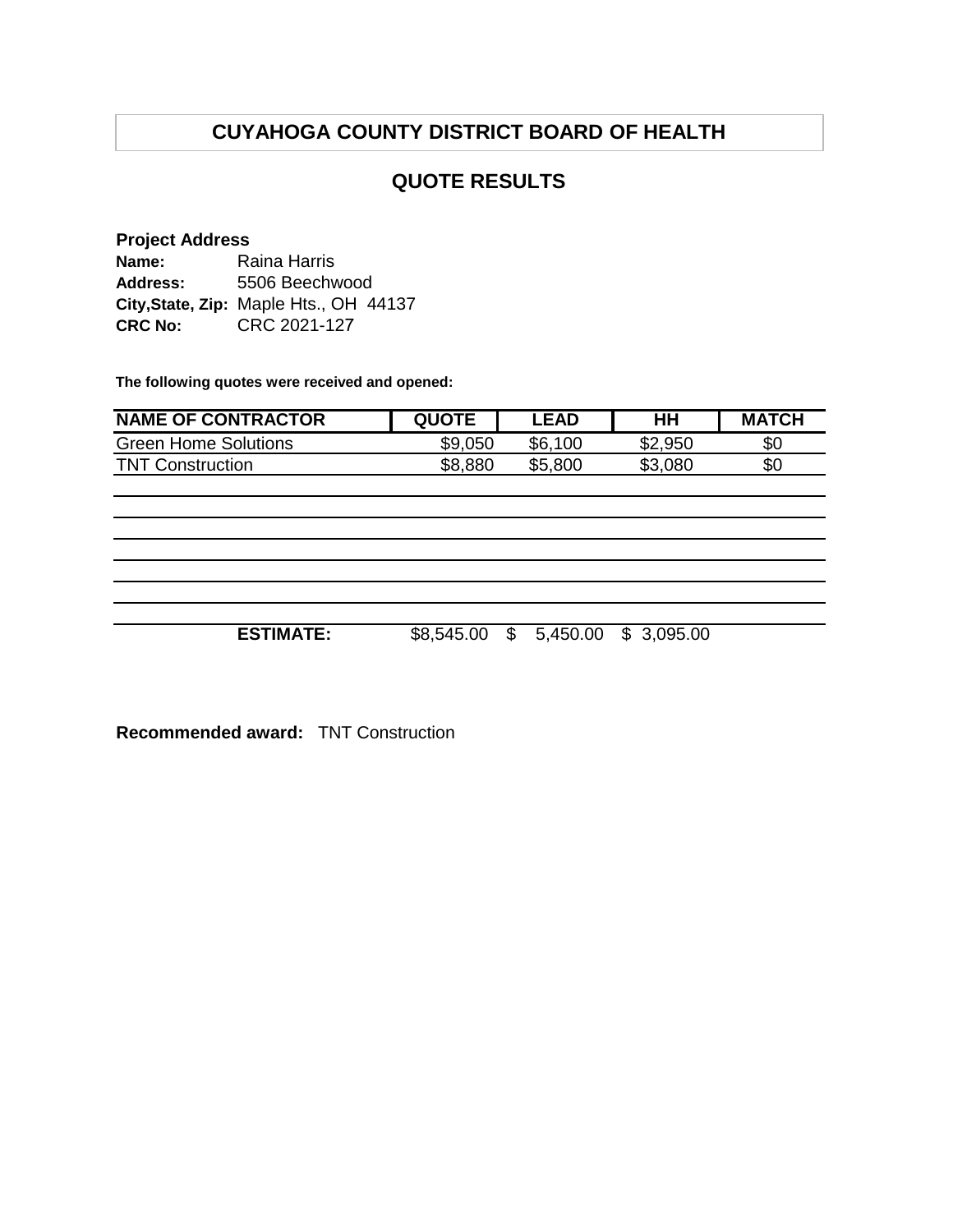### **QUOTE RESULTS**

#### **Project Address**

| Name:          | LaToy Nelson                              |
|----------------|-------------------------------------------|
| Address:       | 13826 Maplerow Ave.                       |
|                | City, State, Zip: Garfield Hts., OH 44125 |
| <b>CRC No:</b> | CRC 2021-128                              |

**The following quotes were received and opened:**

| <b>NAME OF CONTRACTOR</b> | <b>QUOTE</b> | ∟EAD     | нн    | <b>MATCH</b> |
|---------------------------|--------------|----------|-------|--------------|
| Green Home Solutions      | \$20,900     | \$20,200 | \$700 | \$12,200     |
| <b>TNT Construction</b>   | \$23,305     | \$22,375 | \$930 | \$14,375     |

**ESTIMATE:** \$21,395.00 \$ 20,375.00 \$ 1,020.00

| <b>Recommended award:</b> Green Home Solutions |  |
|------------------------------------------------|--|
|------------------------------------------------|--|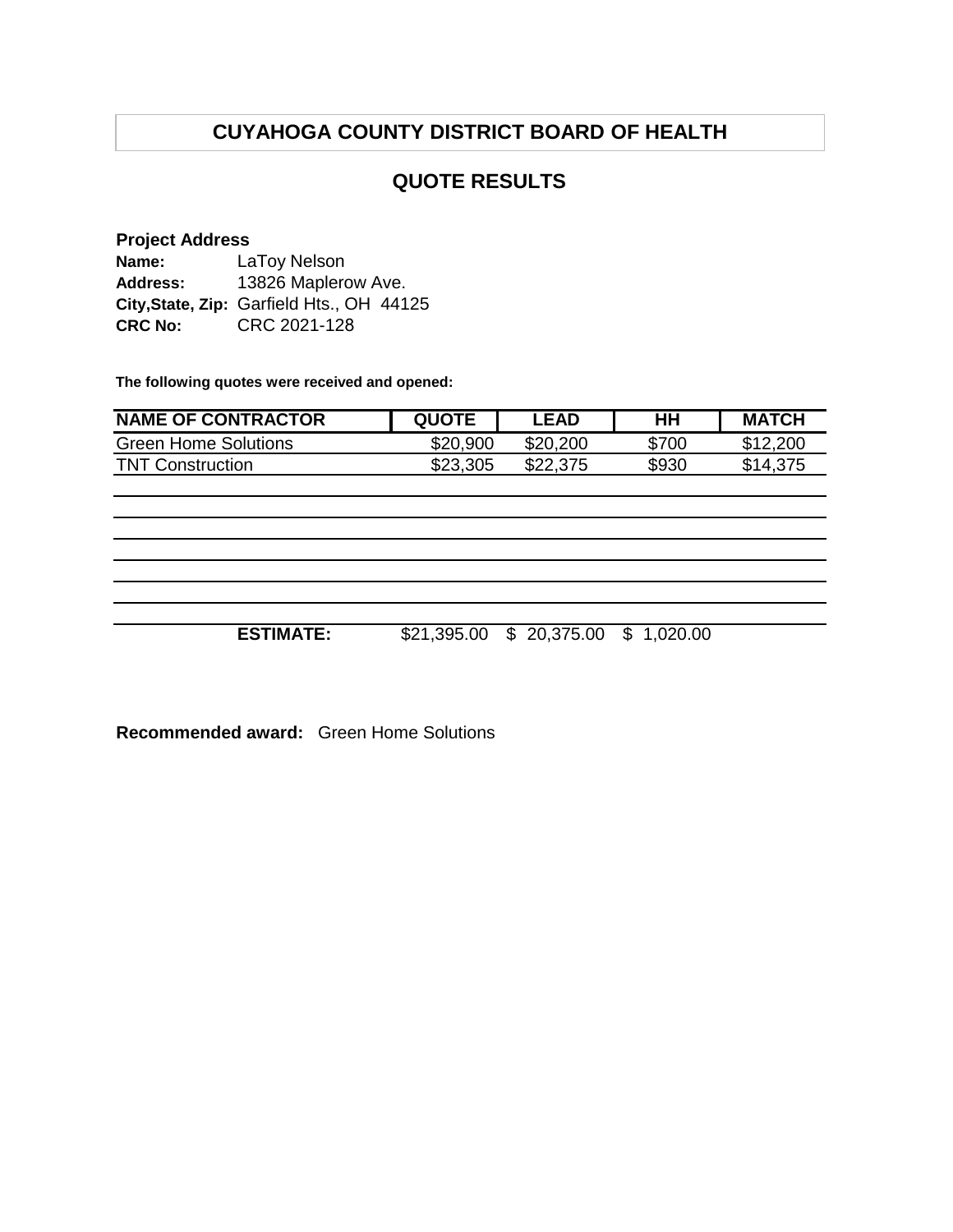| Name:             | <b>Bihun Residence</b>    |
|-------------------|---------------------------|
| <b>Address:</b>   | 8861 Broadview Road       |
| City, State, Zip: | Braodview Hts, Ohio 44147 |
| PPN#              | 583-05-001                |
| # of Bedrooms     | 4                         |
| CRC #:            | 2021-129                  |

**The following quotes were received and opened:** 

| <b>Name of Contractor:</b>               | <b>Install Quote</b> | <b>NPDES Permit</b> | <b>WPCLF</b><br><b>Program Cost</b><br>85% | <b>Owner Match</b><br>15% | <b>Project Cost</b> |
|------------------------------------------|----------------------|---------------------|--------------------------------------------|---------------------------|---------------------|
| Dynamerican                              | \$17,140.00          | \$200.00            | \$14,769.00                                | \$2,371.00                | \$17,140.00         |
| <b>KMU Trucking &amp; Excavation LLC</b> | \$15,995.00          | \$200.00            | \$13,795.75                                | \$2,199.25                | \$15,995.00         |
|                                          |                      |                     |                                            |                           |                     |
|                                          |                      |                     |                                            |                           |                     |
|                                          |                      |                     |                                            |                           |                     |
|                                          |                      |                     |                                            |                           |                     |
|                                          |                      |                     |                                            |                           |                     |
|                                          |                      |                     |                                            |                           |                     |
|                                          |                      |                     |                                            |                           |                     |
|                                          |                      |                     |                                            |                           |                     |
|                                          |                      |                     |                                            |                           |                     |
|                                          |                      |                     |                                            |                           |                     |
|                                          |                      |                     |                                            |                           |                     |
|                                          |                      |                     |                                            |                           |                     |
|                                          |                      |                     |                                            |                           |                     |

| <b>Bids Reviewed by:</b>        | D. McClintock, J. Sobolewski, N. McConoughey |
|---------------------------------|----------------------------------------------|
| <b>Selected Contractor Bid:</b> | KMU Trucking & Excavation LLC                |